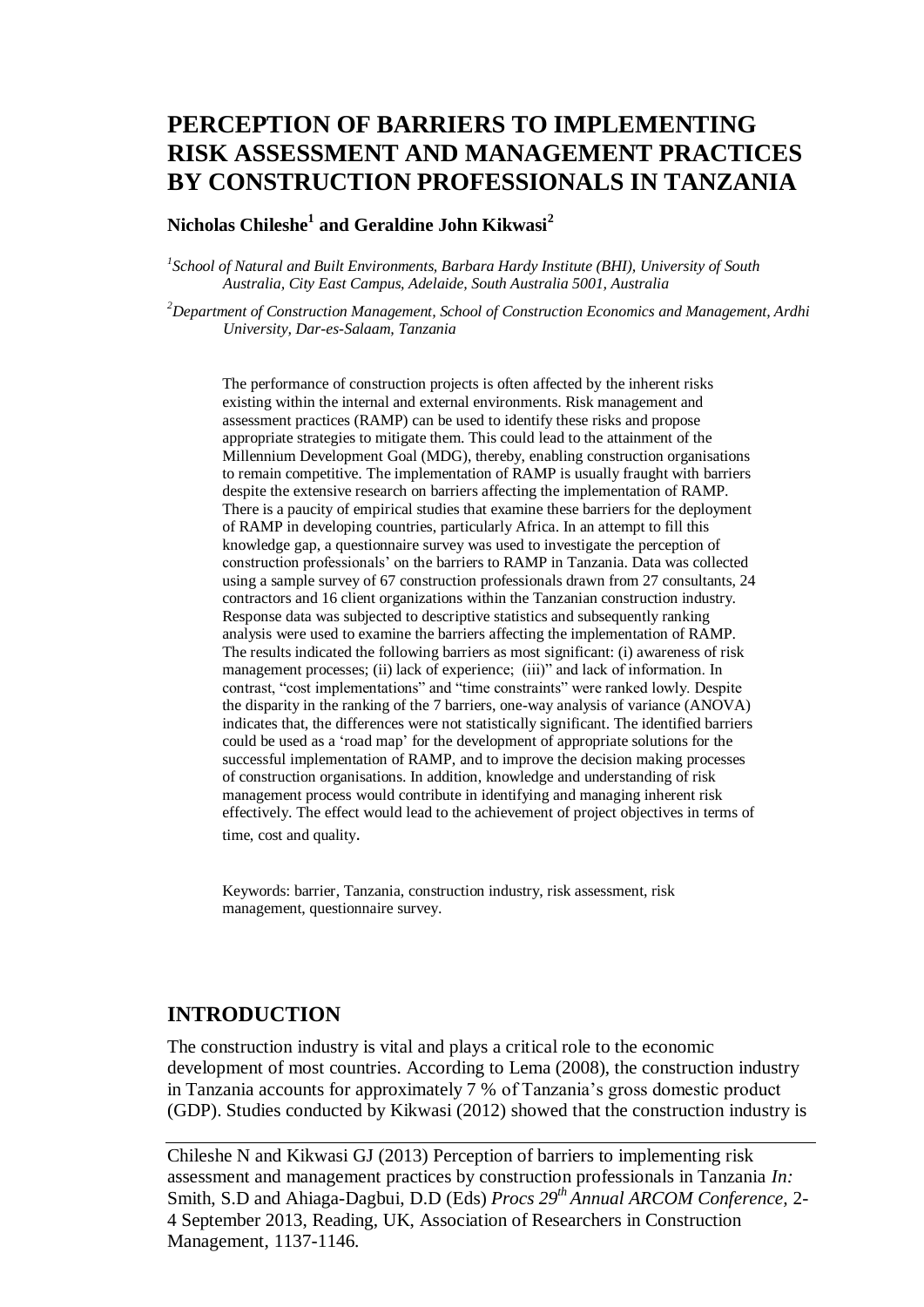responsible for 9 % of employment creation, and about 57% of the capital formation. Conversely, recent studies indicate that, the Tanzanian construction industry is fraught with frequent cost overruns and delays on a lot of projects (Kikwasi, 1999). In order to improve the performance of the construction industry, some studies signify casual linkages between implementation of some of the risk management practices and project success (Tabish and Jha, 2011). It could thus be argued that, awareness of, and subsequent implementation of risk management practices could contribute to the enhanced project performance of the construction industry. Additionally, empirical evidence has shown that some construction organisations in Sub Saharan Africa (SSA), that don't implement risk assessment; management practices and the techniques as part of managing their projects, often resulted in project costs exceeding budget and behind schedule (Kululanga and Kuotcha, 2010; Kikwasi, 2012).

The observation above calls for further exploration into barriers to implementation of risk assessment and management practices in Tanzania. For example, what is the level of risk assessment and management practices awareness among the Tanzanian construction stakeholders? Can the barriers to the usage and implementation of RAMP be assessed? Can solutions to these barriers be proposed thereby, leading to the attainment of the Millennium Development Goal (MDG)? The impetus for this paper lies within seeking answers to the questions posed.

There is therefore, a need of exploring the barriers affecting the implementation of risk assessment and management practices in developing countries in an African context such as Tanzania. The present study is aimed at filling the knowledge gap by conducting a survey among construction professionals' in Tanzania. It is aimed at eliciting perception, identifying and ranking the barriers to the deployment of risk assessment and management practices.

The following is an overview of some of the challenges facing the Tanzania Construction Industry (TCI). A brief summary of discussions is provided on the extant literature on the barriers affecting the adoption and implementation of RAMP, and the knowledge gap knowledge. Preceded by the methodological approach adopted and a discussion of the findings and implications of the study. Some advocated solutions to the barriers of RAMP implementation are also suggested. The final section concludes with recommendations and conclusions drawn.

## **LITERATURE REVIEW**

### **Challenges facing the Tanzanian construction industry**

In spite of Tanzania aspiring to have one of the best construction industries in the world, it is still inundated with poor project performance (Ofori, 2012), lack of trained professionals (Debrah and Ofori, 2005). Tanzania is over reliant on foreign institutions to train her indigenous professionals, contractors and consultants to execute big projects (Debrah and Ofori, 2005; van Egmond, 2012). These challenges have impacted the overall execution and application of project management concepts and principles among the stakeholders. Previous Tanzanian studies such as (Kikwasi, 1999; Ministry of Works, (MoW) 2003; Lema, 2008) though focused on addressing project management related issues such as procurement and project performance have never addressed the risk management issues directly. Furthermore, recent studies such as Kikwasi (2012) aimed at assessing the causes, effects and disruptions in Tanzanian construction projects. This study concluded that there are still a number of causes of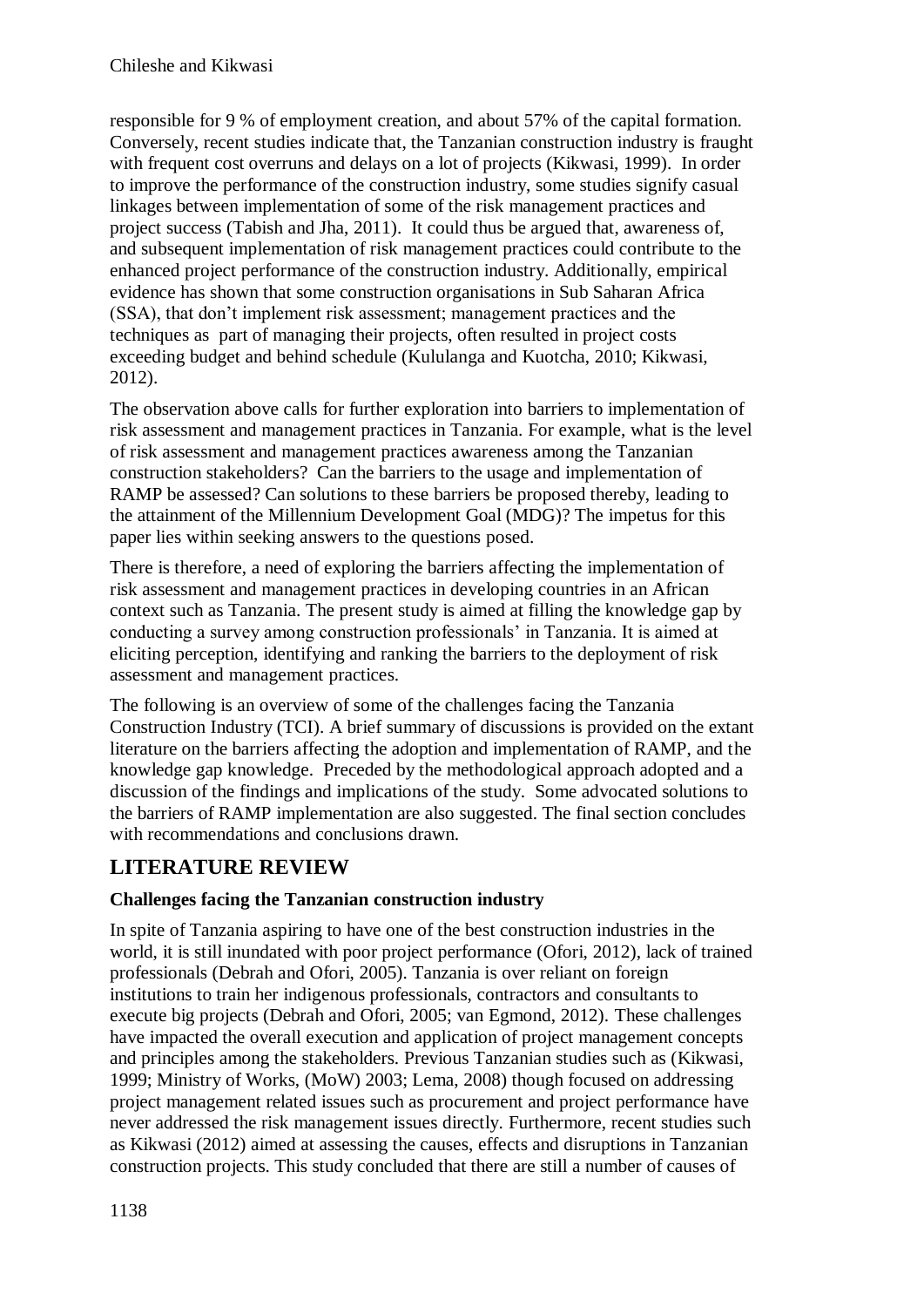delays and disruptions existing. These effects put construction projects at great risk affect performance. One of the main causes identified by the same study was poor project management.

It is recognised that the construction operational environment within Tanzania includes foreign contractors. These foreign contractors often have the competitive advantage over local contractors in relation to skills, training, competencies, and human resources development (HRD) practices. For example, according to the CRB (2010), there are over 4,470 contractors registered in Tanzania of which 134 (3%) are foreign and 4336 (97%) are local. Despite the limited numbers of foreign contractors, they own about 96% of the market share in construction. This appears to be the trend among other neighbouring African countries such as Zambia (Zulu and Chileshe, 2008).

#### **Barriers affecting the adoption and implementation of RAMP**

A number of studies have examined the barriers affecting the adoption and implementation of risk assessment practices. However, the majority of these studies have been within the context of developed countries. Table 1 presents a summary of selected studies on barriers to RAMP.

It must be noted that this review is by no means exhaustive. By contrast the context of this study is Tanzania, Africa. Care has been taken to include some studies from within the African context, and some examples have been included from developed (western) economies. The following section briefly discusses some of the barriers as identified both in perception of developed and developing economies or countries. For example, Frimpong *et al*. (2003) a study in Ghana, and the following two studies in the U.K (Wood and Ellis, 2003; Akintoye and MacLeod, 1997).

In regards to Ghana, a study conducted by Frimpong *et al*. (2003) aimed at identifying the causes of delay and cost overruns in construction established one of the reasons being a lack of awareness of risk management processes. This inevitability led to poor resource management.The same study established that, project management tools and techniques played an important role in the effective management of a project. Elsewhere (U.K), Akintoye and MacLeod (1997) also identified lack of familiarity with the techniques as one of the reasons provided by contractors for not using techniques of risk analysis and management. Whereas Wood and Ellis (2003) study which focussed on cost consultants identified the relative lack of training and skills development among the factors underpinning the risk management provision.

Table 1 depicts the lack of usage of risk management practices is not just limited to developing economies, but also affects developed countries such as Australia (Lynos and Skitmore, 2004). There is also the issue of risk management being in its infancy stage as a reason for the lack of implementation indicating a barrier. This problem affects developing countries like Korea (Kim and Bajaj, 2000), and Singapore (Hwang *et al*. 2013). There is a plethora of studies on barriers to RAMP, and the list portrayed in Table 1 is just indicative. However, notwithstanding the previous barriers derived from a cross section of the literature, what is notable from the summary (Table 1) is an obvious omission with the exception of Kikwasi (2011), particularly in the Tanzanian context, of studies focussed on the identification of the barriers to RAMP.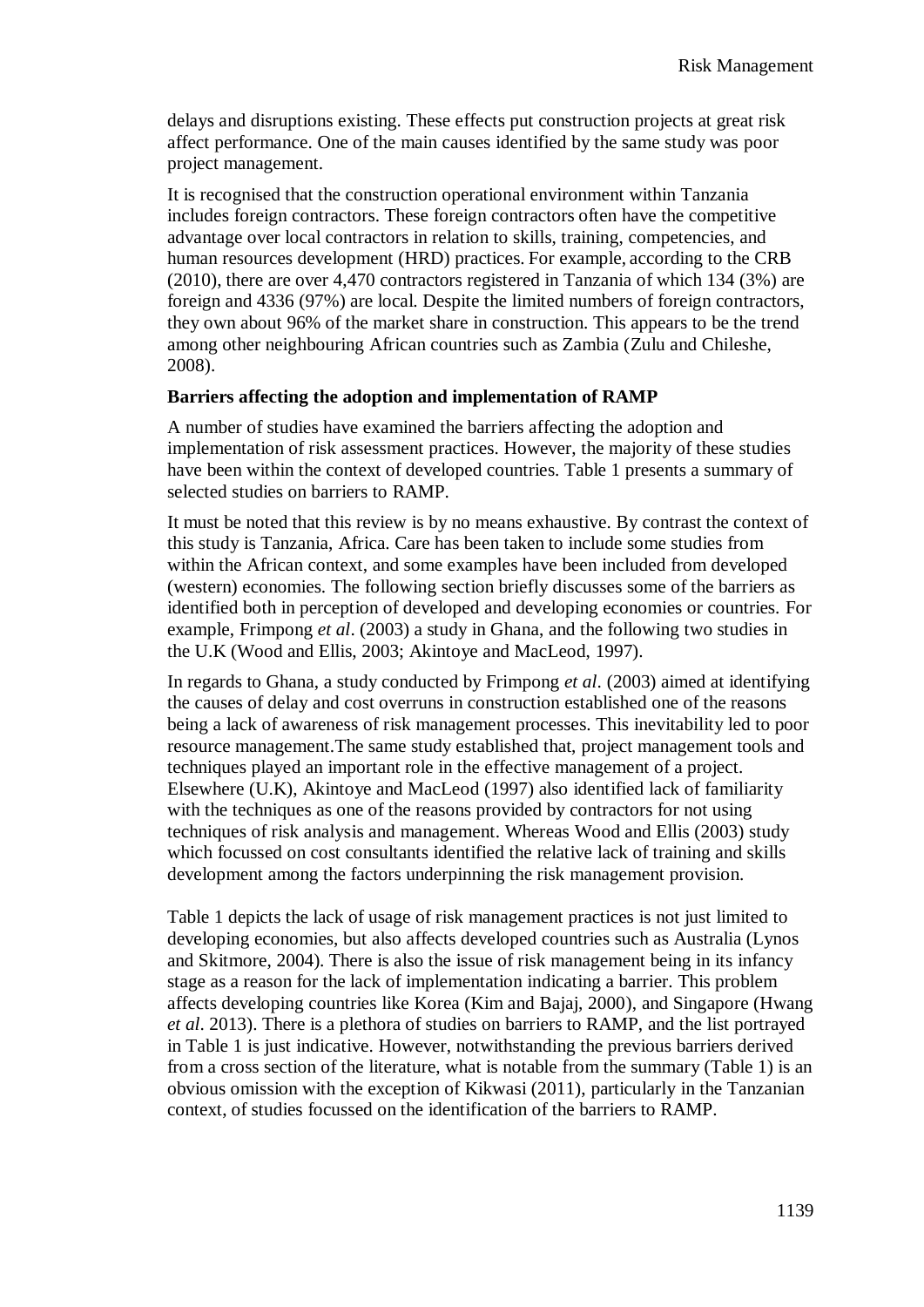| Table 1: Summary of selected studies on barriers to risk assessment and management |  |  |
|------------------------------------------------------------------------------------|--|--|
| <i>practices application</i>                                                       |  |  |

| Researchers <sup>1</sup> / Context                                                                                                                                                                                                    | Findings                                                                                                                                                                                                                                                                                                                                                                                                                                                                                                                                                                                                                                       |
|---------------------------------------------------------------------------------------------------------------------------------------------------------------------------------------------------------------------------------------|------------------------------------------------------------------------------------------------------------------------------------------------------------------------------------------------------------------------------------------------------------------------------------------------------------------------------------------------------------------------------------------------------------------------------------------------------------------------------------------------------------------------------------------------------------------------------------------------------------------------------------------------|
| Kim and Bajaj (2000) - Interviews<br>of 13 Korean managers of general<br>construction firms.                                                                                                                                          | Three reasons limiting the usage of risk management techniques:<br>a lack of familiarity with techniques; most clients and / or owners<br>wanted to see tangible calculations and unambiguous evidence of<br>risk; and lack of expertise with techniques                                                                                                                                                                                                                                                                                                                                                                                       |
| Lynos and Skitmore (2004) -<br>General survey of 17 contractors,<br>11 consultants, 10 clients and 6<br>developers in Queensland<br>(Australia) construction<br>engineering organisations                                             | Identified nine barriers inhibiting the implementation of risk<br>management: lack of time; lack of familiarity with the techniques;<br>lack of dedicated resources; lack of expertise; lack of<br>information; difficulties in seeing the benefits; human /<br>organisation resistance; lack of accepted industry model for<br>analysis; and cost effectiveness.                                                                                                                                                                                                                                                                              |
| Liu et al. $(2007)^2$ - General survey<br>of contractors' attitudes in China                                                                                                                                                          | Investigated the key issues and challenges in risk management<br>and insurance in the Chinese construction industry: contractors'<br>attitudes and perception; knowledge; cultural considerations; lack<br>of experience; and expertise                                                                                                                                                                                                                                                                                                                                                                                                        |
| Tang et al. $(2007)^2$ - General<br>survey of 115 stakeholders<br>comprising 19 clients, 30<br>contractors, 21 designers, 20<br>superintendents, 10 management<br>organizations, 8 planning<br>organisations and 7 others in<br>China | Eleven barriers to risk management: lack of joint management<br>mechanisms by parties; shortage of knowledge /techniques on<br>risk management; different recognition of risk control strategies;<br>ineffective implementation of risk control strategies; ineffective<br>monitoring; lack of formal risk control strategies; ineffective<br>monitoring; lack of formal risk management systems; no<br>incentive for better risk management; lack of risk consciousness;<br>inappropriate risk allocation; lack of historical data for risk trend<br>analysis; inappropriate risk allocation; and insufficient ongoing<br>project information |
| Chileshe and Yirenyi-Fianko<br>$(2012)^*$ - General survey of 34<br>contractors, 46 consultants and 23<br>clients (public and private) in<br>construction projects in Ghana.                                                          | Identified seven main barriers to risk assessment and management<br>practices: awareness; lack of experience; lack of coordination<br>between parties involved; lack of information; availability of<br>specialist risk management consultants; time constraints; and lack<br>of knowledge and expertise                                                                                                                                                                                                                                                                                                                                       |
| Kikwasi $(2011)^3$ - Interviews of 55<br>consultants, architects and quantity<br>surveyors in Tanzania.                                                                                                                               | Identified three challenges inadequate risk management<br>knowledge; not being a priority in clients requirements; lack of<br>holistic approach to risk management; and reluctance of<br>consultants to spearhead risk management process                                                                                                                                                                                                                                                                                                                                                                                                      |
| Hwang, Zhao and Toh (2013) - A<br>questionnaire survey of 15<br>consultants and 19 contractors in<br>Singapore based on data collected<br>from 668 projects.                                                                          | Identified ten probable barriers to RM implementation in small<br>project: competition among small and medium contractors<br>(SMC);complexity of analytical tools; lack of potential benefits;<br>lack of budget; lack of government legislation; lack of<br>knowledge; lack of manpower; lack of time; low profit margin;<br>and not economical                                                                                                                                                                                                                                                                                               |

**Notes**: <sup>1</sup>The studies are arranged in chronological order; \*this current study is based on the survey instrument as utilised in Chileshe and Yirenyi-Fianko (2012); <sup>2</sup> selected studies within the Chinese context; <sup>3</sup> Specific Tanzanian study on RAMP.

## **RESEARCH METHOD**

To investigate the perception of construction professionals' on the barriers to RAMP in Tanzania, the following research methods were employed in the study.

#### **Measurement instrument**

The finalised questionnaire used in this study is based on the Chileshe and Yirenyi-Fianko (2012) instrument and compared with other studies as illustrated in Table 1. The first section of the questionnaire included the overarching aims of the research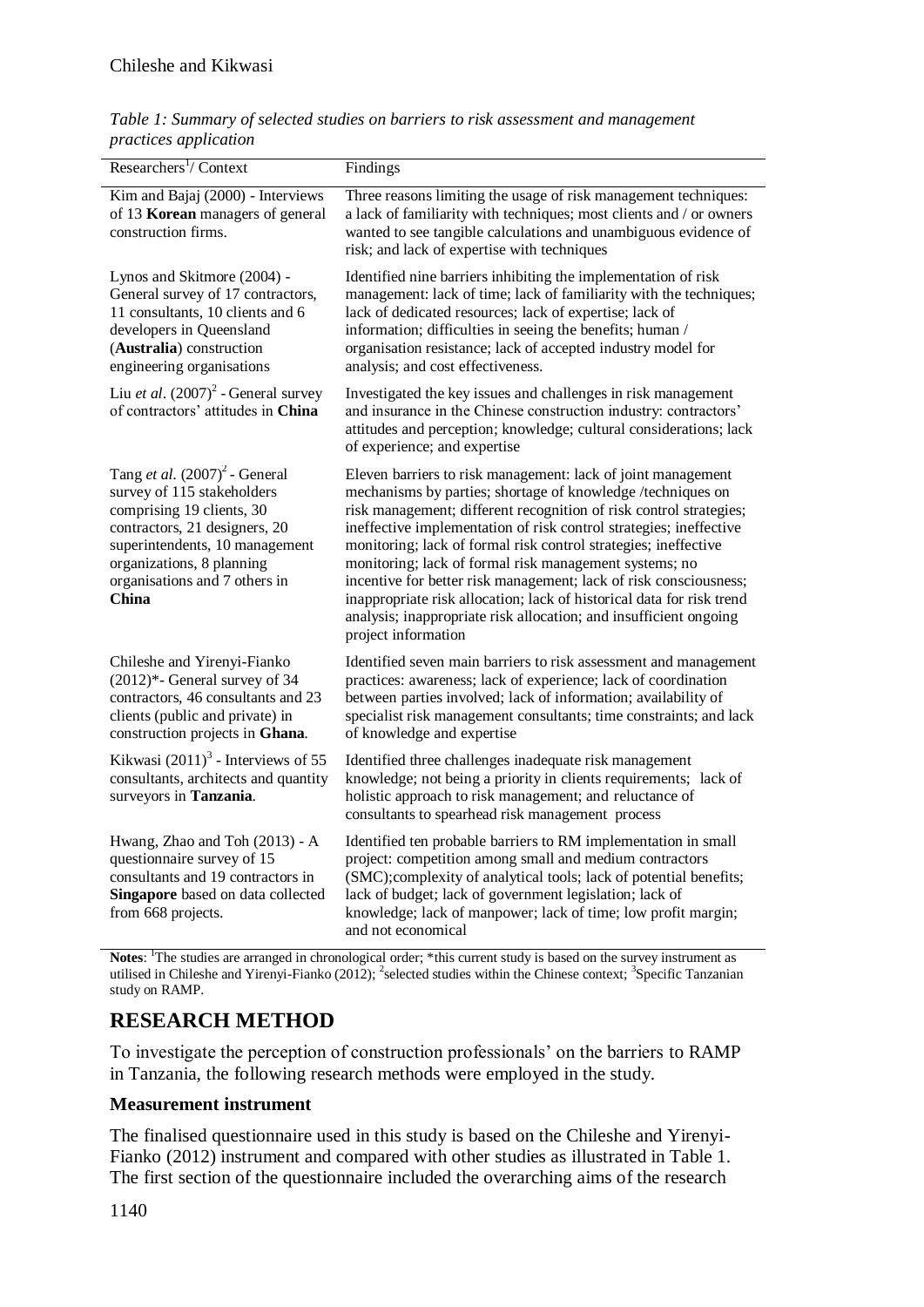projects and covered the demographics. The second section was designed to evaluate the RAMP, and the respondents were asked to rate the likelihood of occurrence and severity of impact of various risk factors. In the third section, the main objective was on establishing the awareness, extent of usage and benefits of RAMP. This was in form of closed questions based on 'yes' and 'no', while the scale for ascertaining the benefits varied from 1 to 4 with 1 representing low agreement and 4 strong agreement. In the fourth section, which forms the basis of this paper, comprised the 7 barriers to the adoption, usage and implementation of RAMP as identified in the Chileshe and Yirenyi-Fianko (2012) studies and compared with previous studies as summarised in Table 1. Respondents were asked to rate their opinions on these barriers using a five point Likert-scale (1 = strongly disagree, 2 = disagree, 3 = neutral, 4 = agree, and 5 = strongly agree). The resultant values of mean scores were further classified to address the limitations associated with the single point or number changing from 1 to 5 in the verbal scaling expressions (Chileshe and Yirenkyi-Fianko, 2012). The final section was focused on identifying the critical success factors for adopting RAMP. The findings reported here relate to only the first and fourth sections of the questionnaire dealing with the barriers. It was also beyond the scope of this study to report all the results.

#### **Data analysis**

This paper seeks to investigate the perception of construction professionals'on the barriers to RAMP in Tanzania. The *Statistical Package for Social Sciences* (SPSS) computer program was also used to analyse the data generated by the research questions. In order to analyse the data as provided by the questionnaire, the following five statistical methods were used: (1) frequency analysis; (2) ranking analysis; and (3) ANOVA. Review of the literature shows that such approaches have been adopted before in survey related studies (Tang *et al*., 2007, Chileshe and Yirenkyi-Fianko, 2012). Rank differentiation was employed for barriers having the same mean score through utilisation of the lowest standard deviation (Chileshe and Yirenkyi-Fianko, 2012). The measurement instrument was also tested for validity and internal consistency. According to Cronbach (1951), one of the most popular reliability statistics is the Cronbach alpha. This was found to be 0.608 ( $F$ -statistic = 4.335, sig. = 0.000) for the barriers sub instrument. While the value was less than the recommended (0.7), as this was an existing instrument, the value was deemed as acceptable, (Nunnally, 1978).

#### **Population and sampling**

600 questionnaires were administered to 2,500 delegates, mainly professionals representing the following three registered bodies: architects and quantity surveyor's registration board (AQRB), contractors' registration board (CRB) and engineers' registration board (ERB) attending a three day construction forum in 2012.

#### **Characteristics of the sample**

Out of 600 questionnaires distributed, 300 were collected by delegates at an estimate of one hundred 100 questionnaires to each board. At the end of the forum, only 21 questionnaires were returned despite the call which was made by floor managers. These comprised of 8 from the AQRB, 8 from CRB and 5 from ERB. Following the low response to questionnaires, contacts of forum participants were sought from relevant bodies. This resulted in about 150 respondents being contacted. It should be noted that most of them could not locate the questionnaires supplied during the forum. Henceforth, a further 50 questionnaires were emailed and 100 were hand delivered.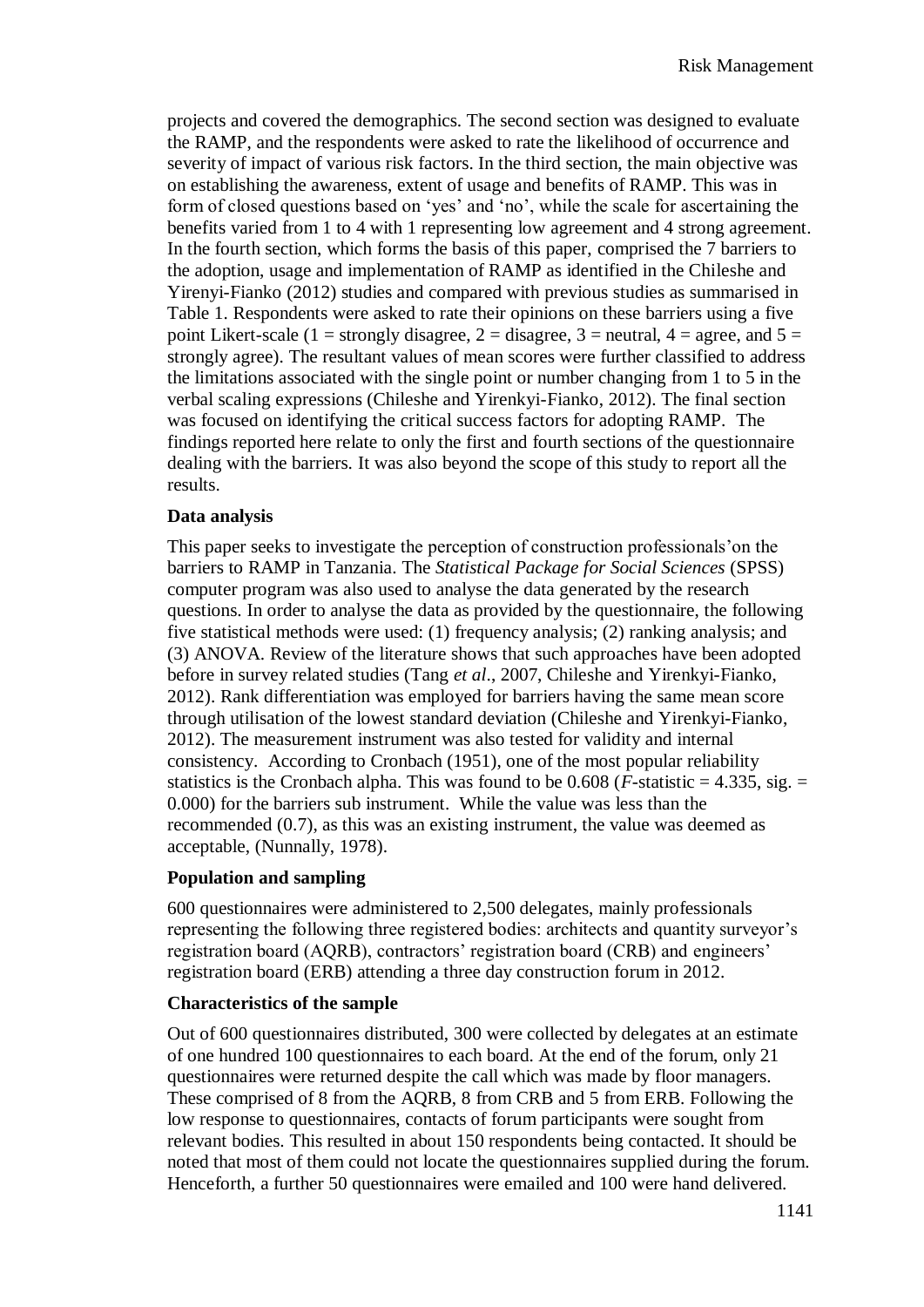This was followed by constant telephone reminders out of which 8 and 48 responses were received from emailed and hand delivered questionnaires respectively. It should be noted that the delegates were contacted before the questionnaires were either emailed or hand delivered to them. In addition, those who returned questionnaires had their firms' /employers' details recorded. Consequently 77 returned questionnaires, of which 12 were considered incomplete. 67 were rendered usable for the data analysis representing 22.33 %. Table 2 provides the breakdown of respondents according to the professional background. As indicated in Table 2, majority respondents were quantity surveyors 19 (28.4 per cent) followed by the engineers (25.4 per cent). The minority of the respondents (9.0 per cent) were drawn from the 'others' category comprising 4 construction managers and 2 contracts managers.

| Professional background  | Frequency | Percentage | Cumulative percentage |
|--------------------------|-----------|------------|-----------------------|
| <b>Quantity Surveyor</b> | 19        | 28.4       | 28.4                  |
| Engineers                | 17        | 25.4       | 53.7                  |
| Project Manager          | 13        | 19.4       | 73.1                  |
| Architect                | 12        | 17.9       | 91.0                  |
| *Others                  | 6         | 9.0        | 100.0                 |

*Table 2: Demographical information of survey respondents* 

**Notes**:\*Other category comprised 4 (6%) Managing directors 1(1.5%) Construction manager and 1 (1.5%) contract manager.

This observation is interesting, given that from the total number of delegates, this was a minority group. The proportions of the respondents in terms of organisation size (number of employees) were: The majority 46.3% (31) of the respondent organisations had less than 25 employees, followed by 20.9% (14) with more than 25 but less than 49 employees. The remainder of the categories had a fair distribution ranging from 6.0% (4) to 9.0% (6) in the '50-99', to more than 300 employees categories. The majority, almost two thirds of the respondents were small and medium sized organisations. The proportions of the respondents in terms of years of experience were: less than 1 year (3.03%); 1-5 years (13.63%); 6-10 years (18.18%); 11-15 years (13.63%); and more than 15 years (51.51%). The breakdown of the final respondents according to the sector of industry was as follows: The majority 40.3% (27) were consultants. This was followed by 35.5 % (24) contractors and 23.9 % (16) clients.

## **SURVEY RESULTS AND DISCUSSION**

### **Ranking of barriers by contractors, clients and consultants**

This sub section examines the individual responses of three groups (contractor's, clients and consultants) perception of barriers to the adoption and implementation of RAMP. Table 3 summarizes the results of the analysis of barriers for the group wise ratings of the respondents based on the sector.

"Awareness of risk management processes" was regarded as the most critical barrier by both contractors and clients. This result is consistent with the findings in Table 1, as well as the results from the literature review of earlier studies within developing and developed countries. For example, a study conducted by Kim and Bajaj (2000) among South Korean contractors cited the lack of familiarity with risk management concepts and methods as one of the reasons for the lack of usage. South Korea, like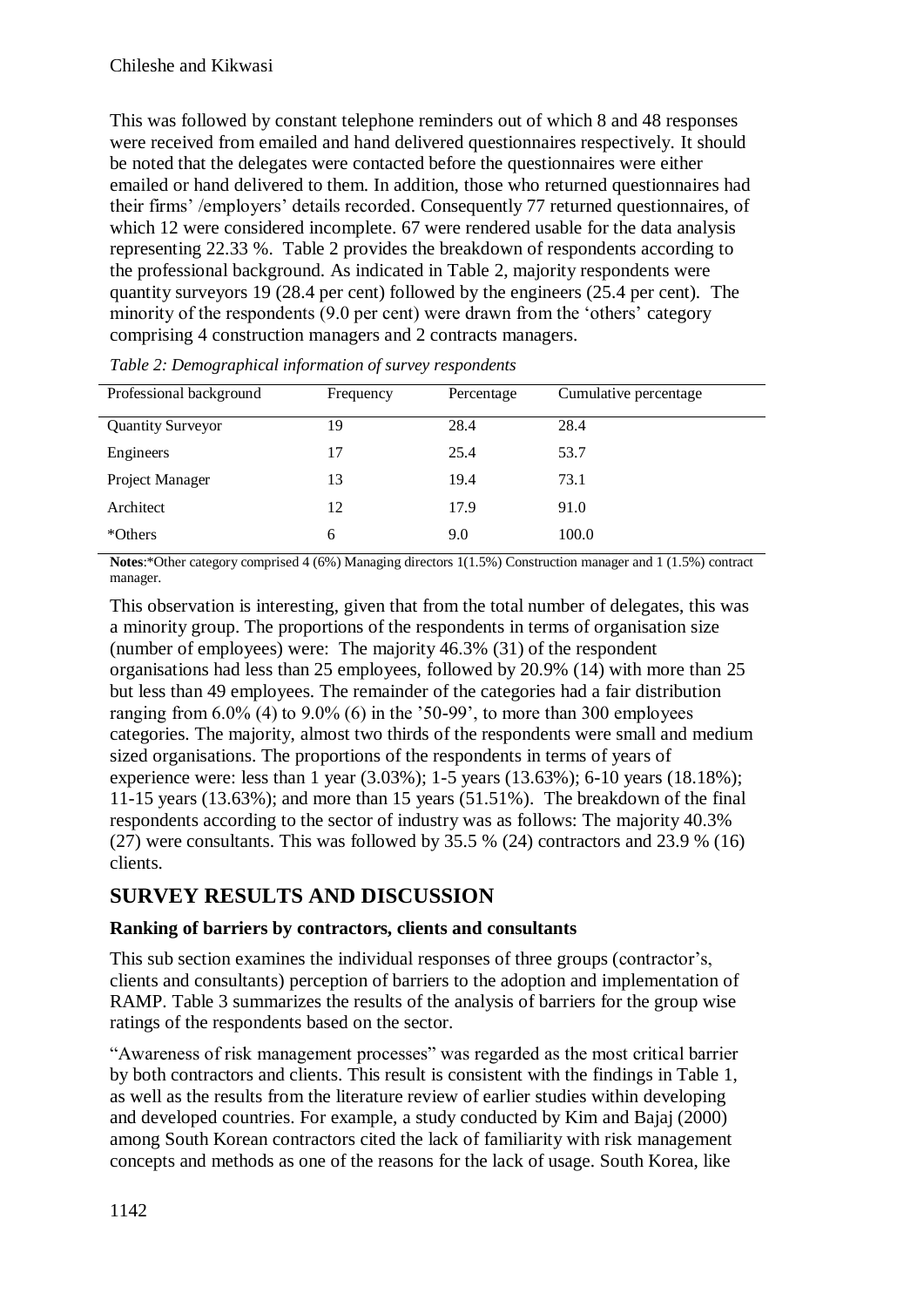Tanzania is relatively new to risk management concepts, therefore drawing such comparisons is useful to provide further understanding of the issues at hand.

*Table 3: Descriptive statistics (mean, standard deviation) for items on the barriers according to the sector.*

|                                                                | Contractors | <b>Clients</b>                                  | Consultants    |
|----------------------------------------------------------------|-------------|-------------------------------------------------|----------------|
| [ ] Barriers                                                   | $n=24$      | $n = 15$                                        | $n=27$         |
|                                                                |             | $MS1$ $SD2$ $R3$ $MS1$ SD R $MS1$ SD            | $\overline{R}$ |
| [1]. Awareness of risk management processes                    |             | 4.087 0.793 1 4.133 1.187 1 4.074 0.958 4       |                |
| [2]. Lack of experience                                        |             | 4.042 0.908 2 3.600 1.056 2 4.111 0.698 2       |                |
| [4]. Lack of coordination between parties involved             |             | 3.625 0.924 4 3.400 1.056 4 4.074 0.874 3       |                |
| [3]. Lack of information                                       |             | 3.583 0.929 3 3.400 1.121 5 4.185 0.786 1       |                |
| [5]. Availability of specialist risk management<br>consultants |             | 3.435 1.308 7 3.467 1.407 3 3.962 1.113 5       |                |
| [7]. Time constraints                                          |             | $3.435$ 0.945 6 $3.267$ 1.163 = 73.346 1.056 7  |                |
| [6]. Implementation costs                                      |             | $3.565$ 0.728 5 $3.267$ 1.163 $=73.769$ 0.908 6 |                |
| <b>Average scores</b>                                          | 3.682       | 3.505                                           | 3.932          |

**Notes**:  $MS^1$  = Mean score of the barrier factor where  $5$  = strongly agree;  $4$  = agree;  $3$  = neutral;  $2$  = disagree; and 1  $=$  strongly agree. The higher the mean, the more impact the barrier has to deployment of risk assessment;  ${}^{2}SD =$ standard deviation;  ${}^{3}R$  = ranking [ ] overall ranking based on full sample.

Conversely, the consultants ranked this barrier fourth (mean score  $=$  4.074, std dev  $=$ 0.958) and the "lack of information" as the first (mean score  $=$  4.185, std dev  $=$  0.874). The plausible explanation for disparity in the ranking of this barrier is that, the consultants are not exposed to any of the risks themselves, and therefore in no position to engage in complete risk control procedure.

Lack of experience, lack of information, and lack of coordination between parties involved which are all related to education, knowledge management and procurement practices were next three highly ranked barriers based on the overall sample. For example, China like, Tanzania is a developing country. The problem of 'lack of experience' in Tanzanian professionals has been highlighted by numerous studies (MoW, 2003; Debrah and Ofori, 2005, 2006). For instance, Debrah and Ofori (2006) observed that many construction firms in developing countries are small-to mediumsized organisations and, hence do not have the facilities to provide for training. This is also compounded by the fact that, for a long time, foreign contractors have dominated construction business in Tanzania (MoW, 2003).

It should be noted that, the identified barriers are also found in the western economies, such as China (Tang *et al*. 2007). These two studies require particular mentioning as Chinese companies dominate the group of foreign contractors that are fully owned and operating in Tanzania (van Egmond, 2012). In anticipation that these organisations might transfer some of their knowledge and expertise to the local Tanzanian contractors, this warranted particular attention in regards to their perception and attitudes towards risk management practices.

#### **Analysis of variance (ANOVA)**

In order to test the hypothesis of no significant difference in the perception of the different professionals practising with construction clients (private and public),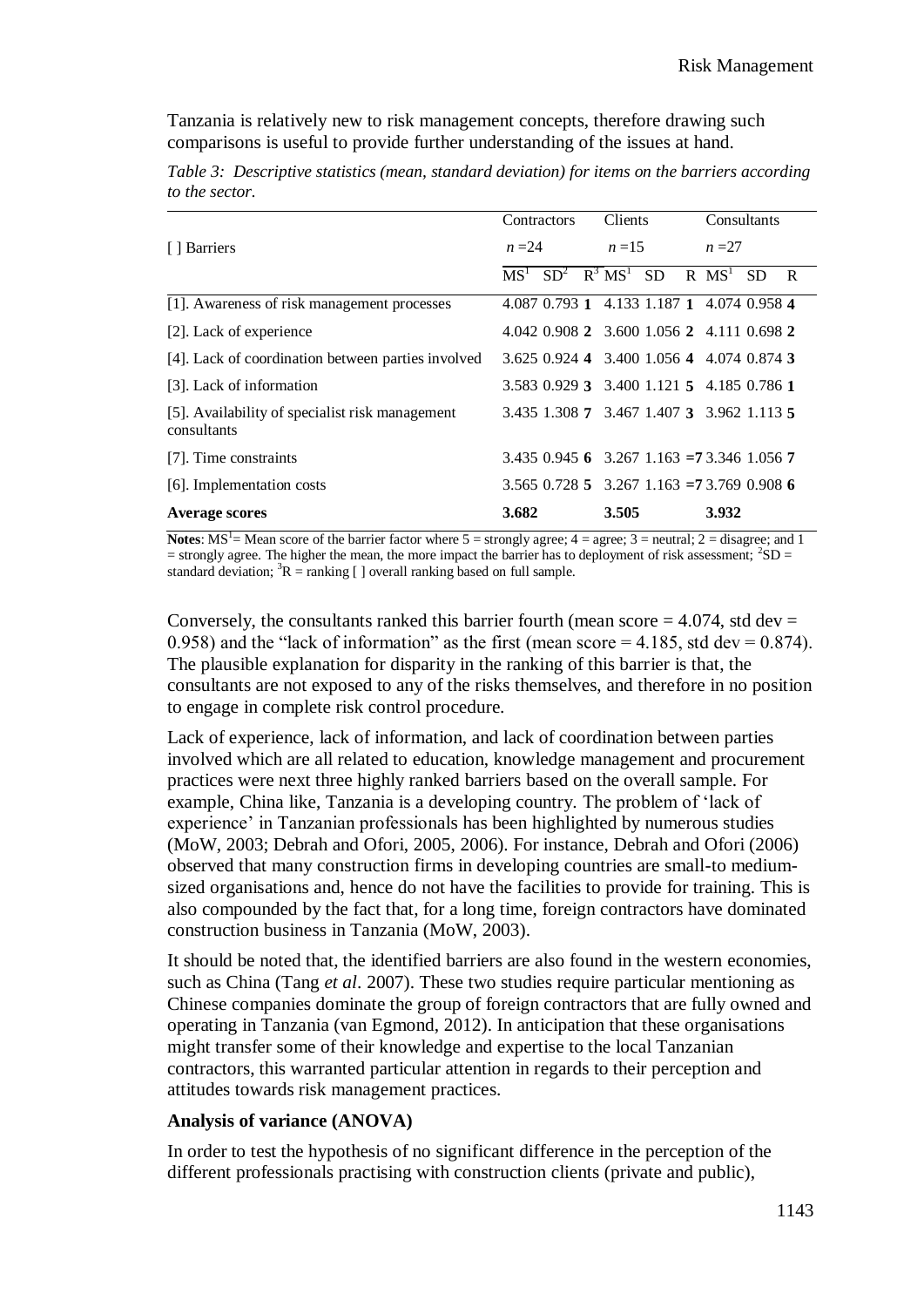consultants and contractors on the ranking of the barriers to RAMP, and ANOVA was conducted. The statistical significance level of the analysis was set at a *p*-value of 0.05. The results revealed that there was no statistical significant difference  $(p < 0.05)$ in the perception of the construction professionals working for the different types of organisations regarding the barriers considered necessary for the deployment of RAMP. This suggests that construction professionals within the Tanzanian construction industry, irrespective of the sector (clients, consultants or contractors) that they worked for generally have similar opinions regarding the barriers affecting the deployment of RAMP. As such, the null hypothesis of no significant difference in the perception of different types of organisations to the barriers to RAMP is upheld.

# **LIMITATIONS**

While the study makes several contributions to risk management theory and practice, several limitations of the research need to be acknowledged. Firstly, this study did not distinguish between local organisations (i.e. contractors) and those that tended to collaborate with the foreign contractors. Skill levels among the employees tended to differ, with Tanzanian contractors working with foreign contractors being more experienced (Egmond, 2012). In addition, from the contractor's perspective, this study did not distinguish between the different classes of contractors. In Tanzania there are seven classes for building, civil, electrical and mechanical contractors that is, from class one to seven based on the capacity of such contractors to execute works. Therefore, the barriers identified in this study are generic.

Secondly, the sample consisted of organisations in one industry, which is construction operating in Tanzania. Consequently, the findings may not generalize to other industries or organisations operating in other East African or Sub-Saharan countries. Thirdly, the sample size in this study (67) was small. As such caution should be exercised in the interpretation and generalisation of the results. However, despite that limitation, the findings represent a snapshot of the barriers affecting the implementation of RAMP. Future studies should employ a large number of cases representing the population of interest, in order to determine the statistical significance of the results. Finally, this study relied on the usage of self-report data and indicators of the construct are sensitive and difficult for respondents. Nevertheless, there is consistency within the results from the quantitative and qualitative (literature review) parts of the study. Additionally the results do appear to be consistent with previous research (Table 1) that has examined the barriers to RAMP within developed and developing economies.

## **CONCLUSIONS & RECOMMENDATIONS**

The study investigates the barriers to RAMP among constructional related organisations in Tanzania. In the quest to investigate the reasons for low level uptake of RAMP implementation, "awareness of risk management processes", "lack of experience", and "lack of information" were the most significant barriers that the Tanzanian stakeholders needed to overcome. The analysis results showed that the clients, contractors and consultants agreed with the overall ranking of the barriers, despite some differences in the mean scores. However, these differences were not statistically significant.

In the context of Tanzania, the relevant regulatory bodies play a key role in upholding the standards of its members. In order to raise the awareness of RAMP benefits, there is a need for a 'cultural shift' in the mindset of senior management and relevant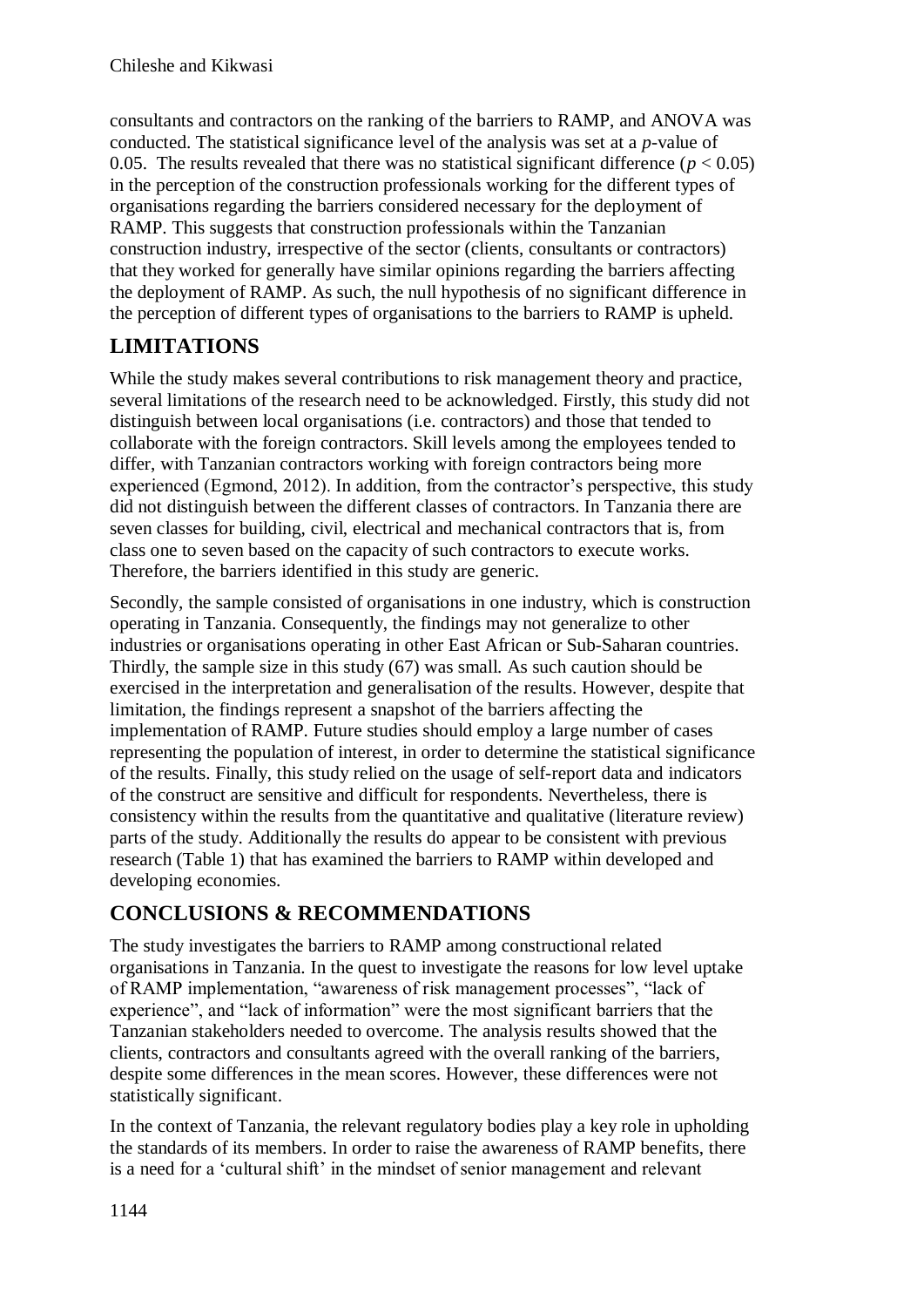stakeholders within the Tanzanian construction industry. In addition, the organisations should also be encouraged to engage or utilise internal auditors through the application of enterprise risk management (ERM) as part of the implementation of RAMP. To assist the clients, consultants and contractors with the training issues associated with RAMP, the government could further focus on the development of vocational training and apprenticeships for its citizenry and relevant professionals or provide capacity building. This would act as a source of skills for the majority of the Tanzanian employees. Another avenue worth pursuing is the entering of joint ventures with foreign contractors.

Findings of this study further reinforce the observation that, despite the quest of the Tanzania Construction Industry to remain competitive, it is faced with a number of challenges. These challenges undoubtedly have an impact of implementation of practices such as risk management. Other performance constraints contributing to the inefficient and deteriorated state of the construction industry cited by the same report included the 'low capacity and capability of the local contractors and consultants due to weak resource base and inadequate experience'. One of the main contributions of this study lies in the identification of an ordered grouped set of barriers for RAMP for construction projects in Tanzania. Another significant contribution of this paper is that it sheds light and provides insights on the understanding of the barriers affecting the implementation of RAMP within the Tanzanian construction sector, an area previously under-researched. It also expands the efforts of studying and evaluating barriers across the developing economies and particularly within the (East) African context. One notable contribution of this study is that, it extends and builds upon the work of Kululunga and Kuotcha (2010) who acknowledged, albeit from the contractors' perspective in Sub-Saharan Africa (SSA), that the extent to which they [contractors] followed the series of steps of risk management processes conceived from project management was severely lacking in the literature. Furthermore, this study makes a contribution to the body of knowledge on the subject within a previously unexplored context. The study provides insights on the barriers to implementation of RAMP across the Tanzanian construction sector, involving more stakeholders such as clients, consultants in additional to the contractors

#### **REFERENCES**

- Akintoye, A.S. and MacLeod, M.J. (1997) Risk analysis and management in construction, *International Journal of Project Management,* **15(**1), 31-38.
- Chileshe, N., and Yirenki-Fianko, A.B. E. (2012) An evaluation of risk factors impacting construction projects in Ghana, *Journal of Engineering Design and Technology*, **10**  (3), 306 -329.
- CRB (2010) Constructors Registrations Board Consultative Meeting, *Capacity and Competence of Contractors'- A Key to Sustainable Infrastructure Development,* Dar es salaam, Colour Print (T) Limited.
- Cronbach, L. J. (1951) Coefficient alpha and the internal structure of tests, *Psychometrika*, **16**:297-334.
- Debrah, Y.A. and Ofori, G. (2005) Emerging managerial competencies of professionals in the Tanzanian construction industry*, The International Journal of Human Resource Management,* **16** (8), 1399-1414.
- Debrah, Y.A. and Ofori, G. (2006) Human resource development of professionals in an emerging economy: the case of the Tanzanian construction industry*, The International Journal of Human Resource Management,* **17** (3), 440-463.